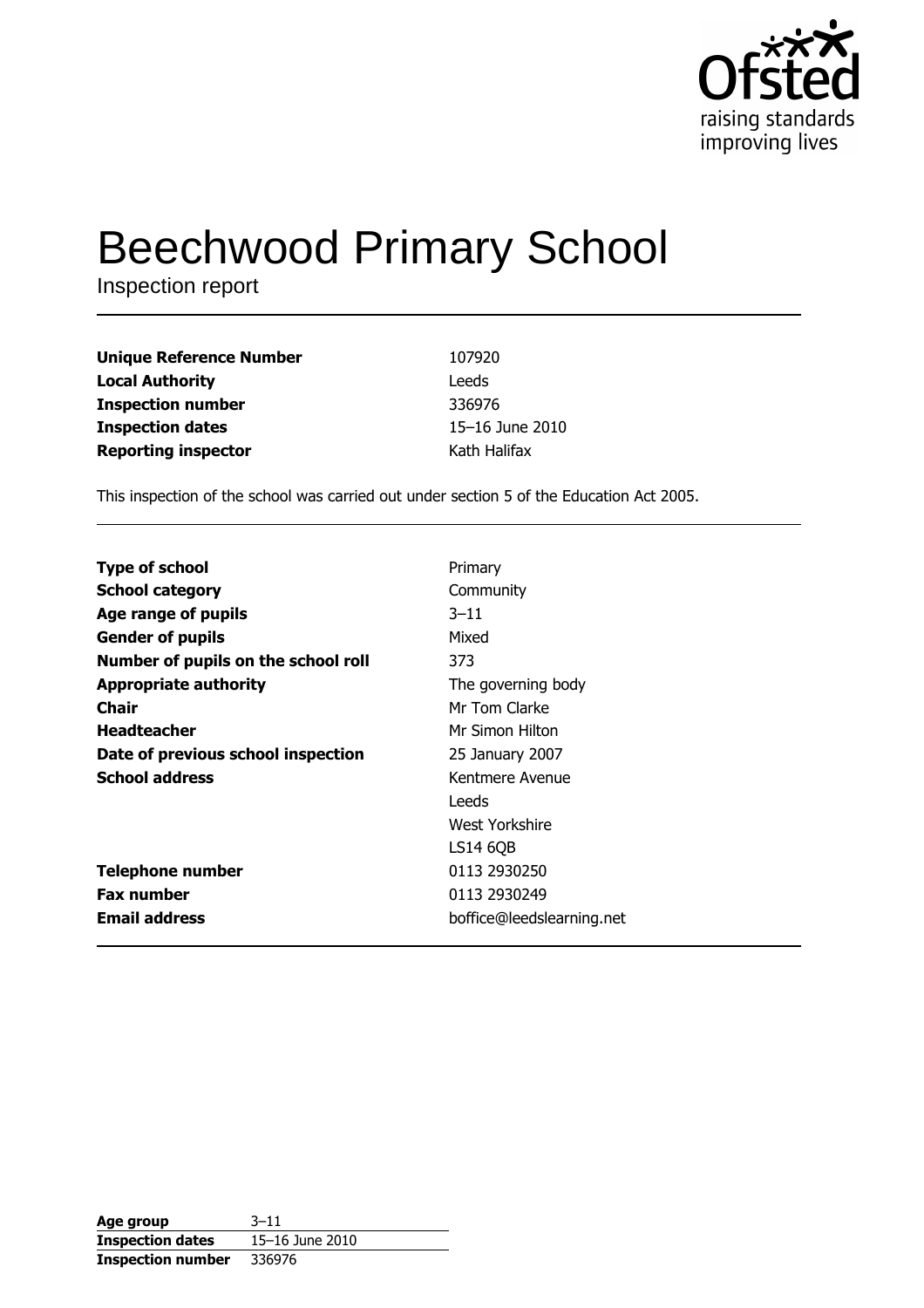The Office for Standards in Education, Children's Services and Skills (Ofsted) regulates and inspects to achieve excellence in the care of children and young people, and in education and skills for learners of all ages. It regulates and inspects childcare and children's social care, and inspects the Children and Family Court Advisory Support Service (Cafcass), schools, colleges, initial teacher training, work-based learning and skills training, adult and community learning, and education and training in prisons and other secure establishments. It rates council children's services, and inspects services for looked after children, safequarding and child protection.

Further copies of this report are obtainable from the school. Under the Education Act 2005, the school must provide a copy of this report free of charge to certain categories of people. A charge not exceeding the full cost of reproduction may be made for any other copies supplied.

If you would like a copy of this document in a different format, such as large print or Braille, please telephone 08456 404045, or email enquiries@ofsted.gov.uk.

You may copy all or parts of this document for non-commercial educational purposes, as long as you give details of the source and date of publication and do not alter the documentation in any way.

Royal Exchange Buildings St Ann's Square Manchester M2 7LA T: 08456 404045 Textphone: 0161 618 8524 E: enquiries@ofsted.gov.uk W: www.ofsted.gov.uk © Crown copyright 2010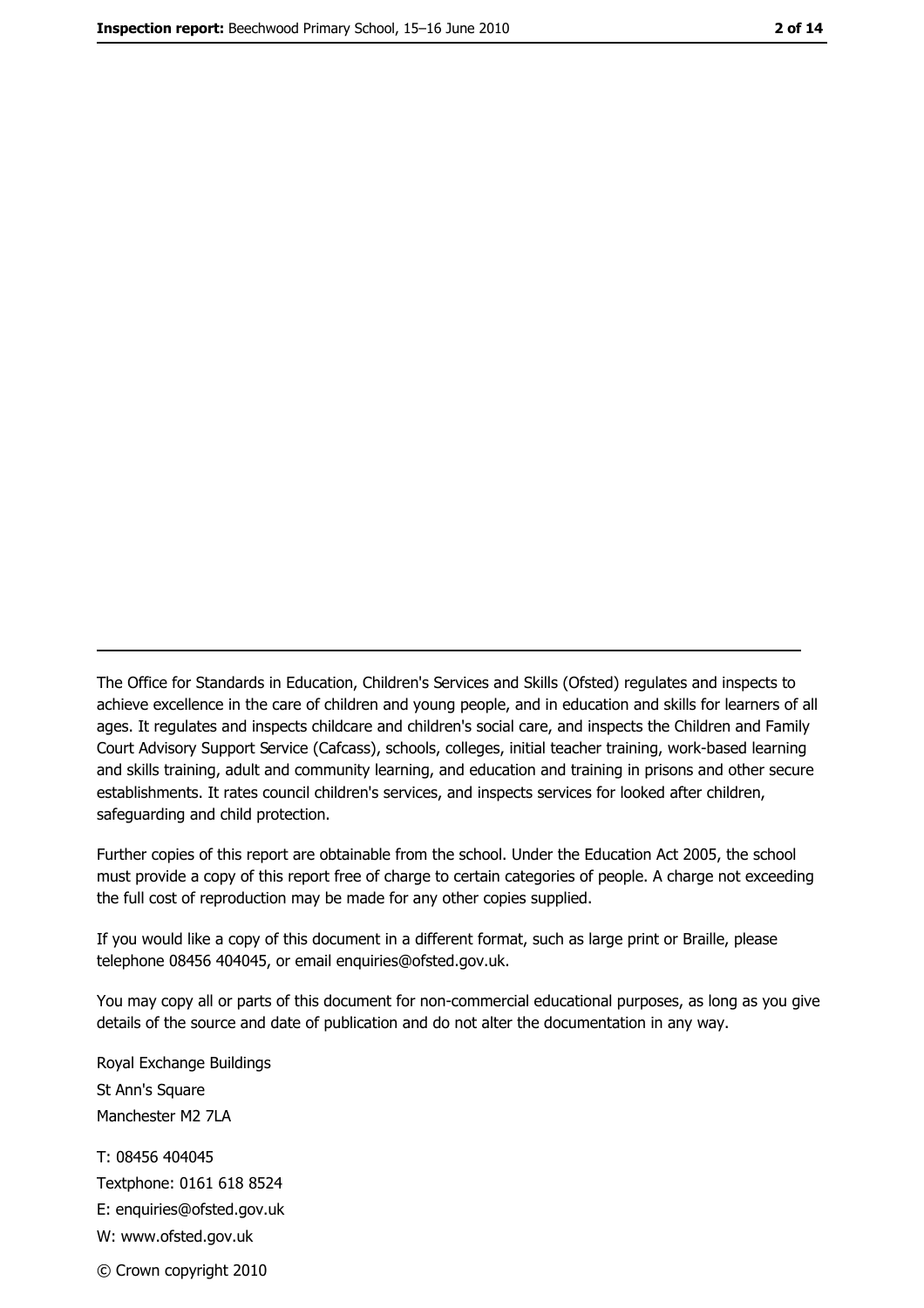# **Introduction**

This inspection was carried out by three additional inspectors. The inspectors visited 19 lessons or parts of lessons taught by 14 different teachers. Further time was spent looking at pupils' records of achievement, work books, and information about pupils' progress. Inspectors held meetings with governors, staff, and other professionals, and looked at the school's review of its work, the current development plan, minutes of governors' meetings, and documentation to ensure pupils are safe. The responses to 40 parental questionnaires were analysed.

The inspection team reviewed many aspects of the school's work. It looked in detail at the following:

- action taken to ensure that the attainment of the more able pupils at Key Stage 1 in  $\blacksquare$ mathematics and writing matches that in reading
- action taken to ensure all pupils in Key Stage 2 make at least the expected progress  $\blacksquare$ in mathematics by Year 6
- action taken to narrow the gap between reading and writing by the end of Year 6  $\blacksquare$
- the effectiveness of leaders and managers at all levels in driving school  $\blacksquare$ improvement given the recent changes to leadership.

# Information about the school

This large primary school serves an area where a high percentage of families are in low paid jobs or not in paid employment. The proportion of pupils known to be eligible for free school meals is high. Most pupils are of White British background. A small proportion is of mixed race. The number of pupils from Eastern Europe is increasing. Almost all of these pupils arrive speaking little or no English. The percentage of pupils with special educational needs and/or disabilities is well above average. Far more pupils than usual are in the care of the local authority. The school has achieved the Healthy Schools Award. The headteacher has been in post two terms and was previously deputy headteacher in the school.

At the time of the inspection, over three quarters of Year 6 pupils had already transferred to their secondary school.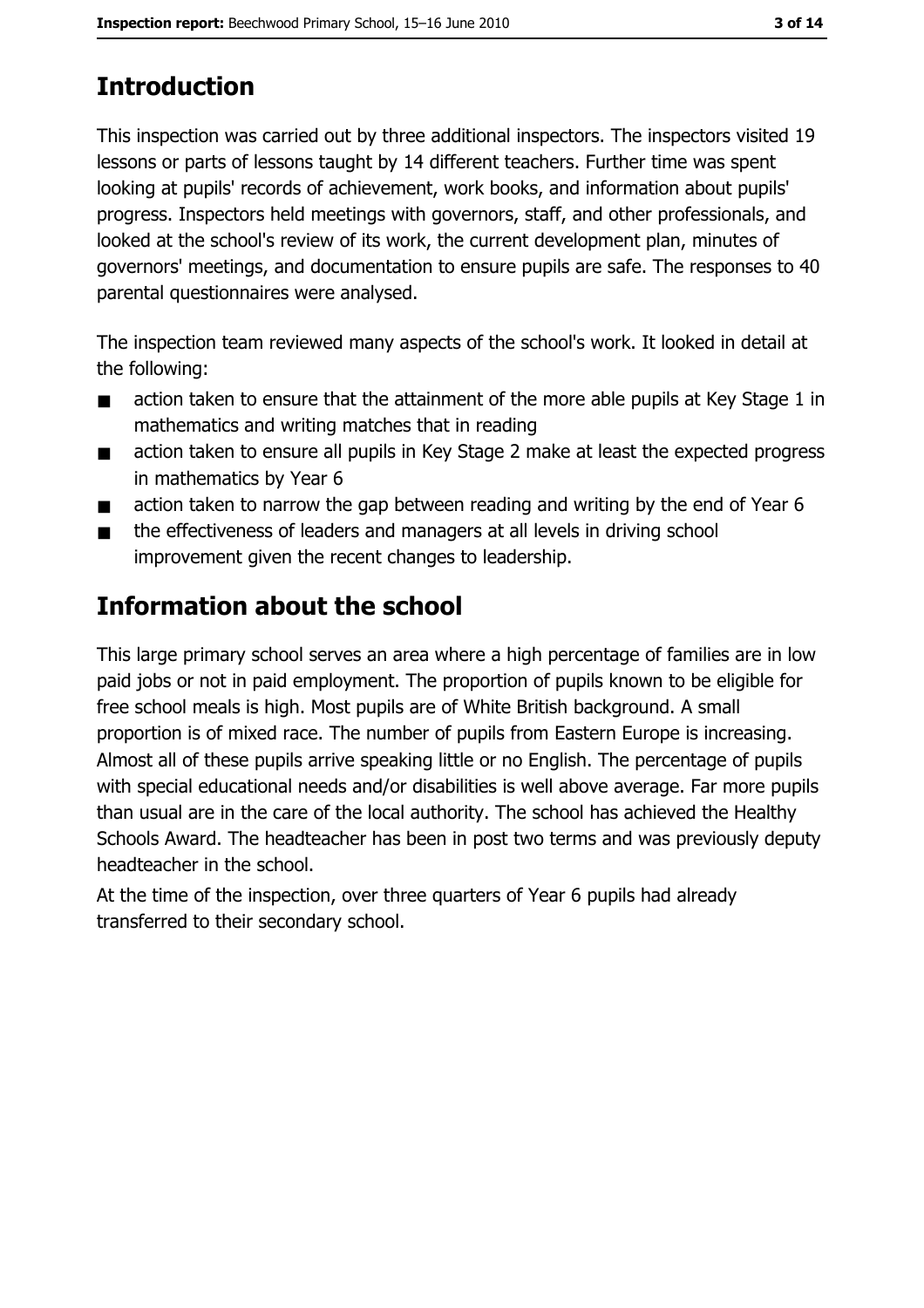# **Inspection judgements**

# Overall effectiveness: how good is the school?

#### The school's capacity for sustained improvement

## **Main findings**

This is a good and rapidly improving school that provides good value for money. Since the last inspection, the school has built upon its strengths with the result that pupils' attainment has improved year-on-year. The latest results in national tests were the school's best ever. Pupils' achievement is good. Their rate of progress has increased because of good teaching and an exciting curriculum. Pupils especially enjoy the different themes they study, and the opportunity to follow their interests in each topic. Having entered school with attainment well below that typical for their age, their attainment in English, mathematics and science is broadly average by the end of Year 6. As a consequence of well-planned programmes and high quality teaching of writing, the gap between standards in reading and writing is narrowing. Most exceed the expected rate of progress in English, mathematics and science. While pupils enjoy information and communication technology (ICT), their attainment in this subject is not as high as in other aspects of their learning.

Provision for children in the Early Years Foundation Stage is good. Children in the nursery thoroughly enjoy the freedom of moving in and out of the Magic Garden. Children in the Reception classes also have an outdoor area, but it is not used to full advantage. Planning for this age group is conscientious and all children have opportunities to take the initiative in their learning, but teachers' plans do not always take account of the knowledge and skills children will acquire in their chosen area.

Through daily routines and an extensive programme for personal education, all pupils make good gains in their spiritual, moral, social and cultural development and the procedures for safeguarding are outstanding. They receive exceptional care, guidance and support. Considerable work to widen pupils' horizons is reaping tremendous benefits and enables pupils to make an outstanding contribution to the local, national and global communities.

Pupils and staff thrive under the far-sighted leadership of the headteacher. He and the acting deputy headteacher have successfully created a school that embraces all learners. Pupils, including those who have failed in other schools, blossom. The determined and imaginative work of the leadership team and governors has improved both the education and provided a quality outdoor environment. Self-evaluation is accurate and detailed. The monitoring of lessons is raising attainment. The school has proved itself well since the last inspection. Leaders know where they are going and how to get there, giving them good capacity to continue to improve.

## What does the school need to do to improve further?

| 2 |
|---|
| 7 |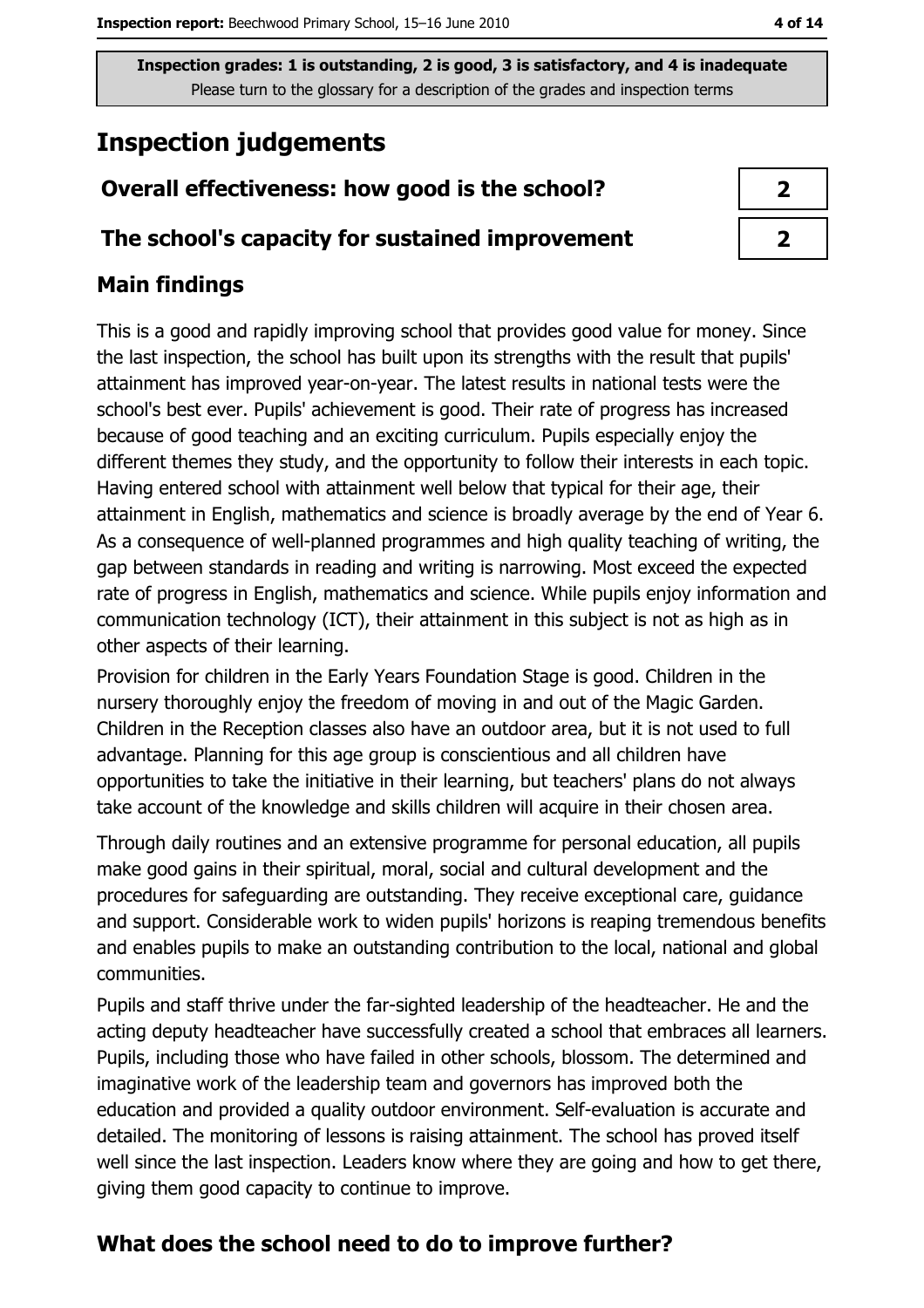- Raise attainment in ICT by;
	- carrying out a check on staff skills and providing training to fill the gaps
	- ensuring pupils use programmes that are similar to those in common use
	- providing more opportunities for pupils to use ICT, to support learning in other subjects.
- Improve planning in the Early Years Foundation Stage to ensure it identifies:  $\blacksquare$ 
	- the knowledge and skills to be acquired when children are choosing their own activities
	- how the outdoor area for children in the Reception class will provide for all the six areas of learning.

#### **Outcomes for individuals and groups of pupils**

Children relish their time in school, saying it is, 'somewhere very special'. They are confident learners, eager to demonstrate the knowledge they have acquired and keen to show inspectors how they have met the targets on their colourful 'learning mats'. Though a considerable number have special educational needs and/or disabilities, including a history of social, emotional and behavioural needs, they respond exceptionally well to the values of the school. Pupils show respect for, and care for, each other. They take pride in all they do both in and out of lessons and have a mature understanding of the consequence of their actions. Attendance is broadly average. Despite rigorous actions taken by the school and local authority, a few pupils are persistent absentees.

While there have been differences in the attainment of particular groups of pupils and between subjects in the past, these are being eradicated through personal programmes for each pupil. Providing intensive support at Key Stage 1 is paying dividends in the proportion of pupils achieving the levels expected for their age, and in ensuring that the more able pupils achieve equally well in reading, writing and mathematics. As a result of rigorous programmes in Year 3, pupils are on track to attain above the levels expected. In Key Stage 2, a myriad of opportunities for pupils to use and apply their mathematical knowledge means pupils are on course to attain as well in mathematics as they do in English.

Pupils are well prepared for their next stage of their learning and for life out of school. They have a good understanding of keeping safe and healthy. They contribute in numerous ways to the community, undertaking responsibilities such as play leaders conscientiously. Pupils are justifiably proud of the work that is going on to improve the school grounds, including planting trees. They make generous donations to a variety of charities, including raising funds for a water supply for one of their link schools in Nicaragua. Through initiatives such as 'Spirit Alive', Year 6 pupils work cooperatively as a team, communicating effectively and working to a tight budget. All pupils have tremendous confidence and self-belief, commenting, 'I can do anything I set my mind to.'

 $2<sup>1</sup>$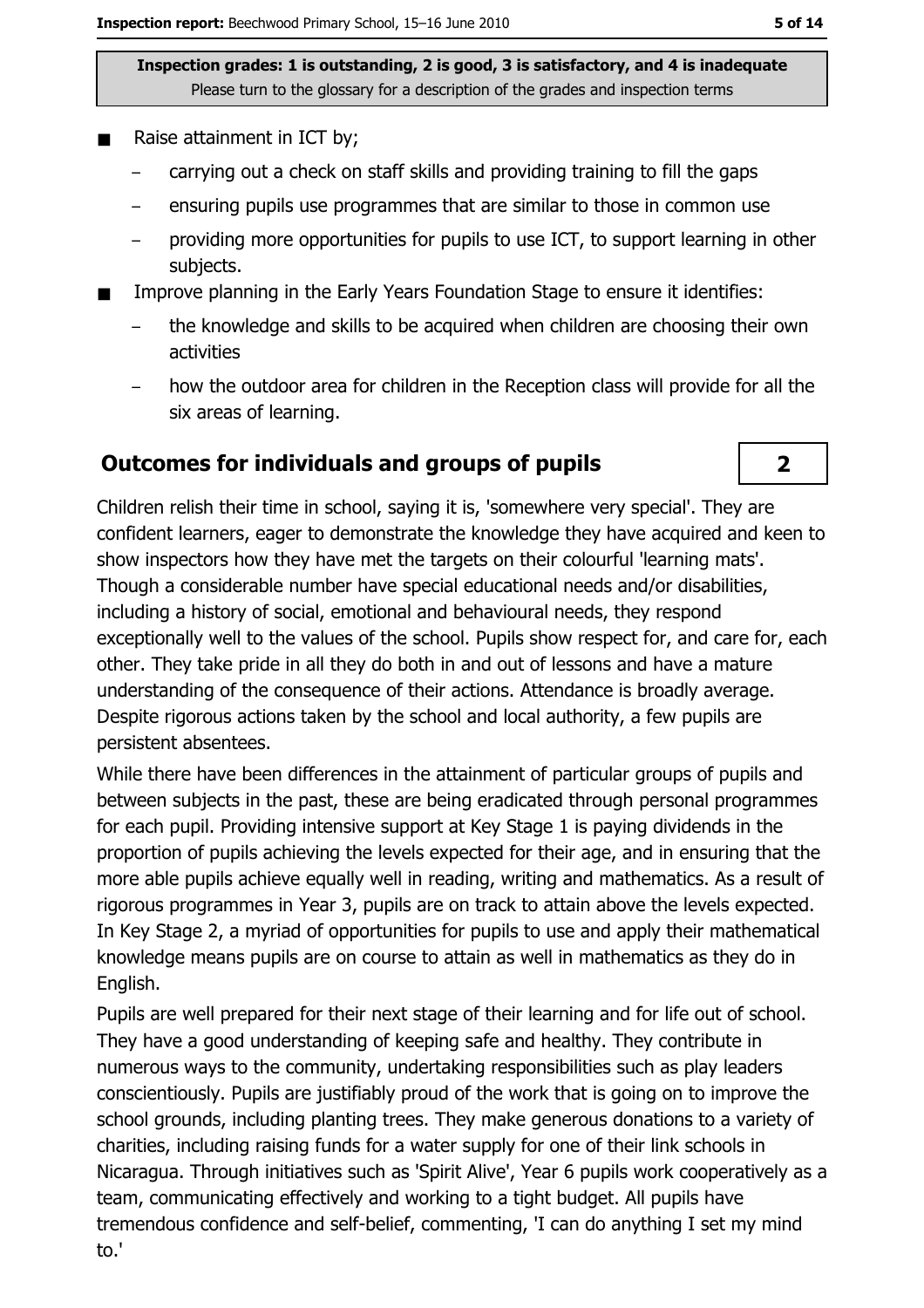These are the grades for pupils' outcomes

| Pupils' achievement and the extent to which they enjoy their learning                                                     |                |
|---------------------------------------------------------------------------------------------------------------------------|----------------|
| Taking into account:<br>Pupils' attainment <sup>1</sup>                                                                   |                |
| The quality of pupils' learning and their progress                                                                        | $\overline{2}$ |
| The quality of learning for pupils with special educational needs and/or<br>disabilities and their progress               |                |
| The extent to which pupils feel safe                                                                                      |                |
| <b>Pupils' behaviour</b>                                                                                                  |                |
| The extent to which pupils adopt healthy lifestyles                                                                       |                |
| The extent to which pupils contribute to the school and wider community                                                   |                |
| The extent to which pupils develop workplace and other skills that will<br>contribute to their future economic well-being |                |
| Taking into account:<br>Pupils' attendance <sup>1</sup>                                                                   |                |
| The extent of pupils' spiritual, moral, social and cultural development                                                   |                |

#### How effective is the provision?

Teachers have a good command of most of the subjects they teach and are successful in matching activities to individual pupils' preferred style of learning. Planning for lessons is detailed, and is clear about the knowledge and skills each pupil will acquire. Adults have very high expectations of pupils' behaviour and of the work they produce. Consequently, lessons are purposeful with pupils producing high quality work. Even the youngest pupils are encouraged to question and reason, for example, when trying to determine the shape hidden in the 'thinking box'. Skilled support assistants contribute considerably to pupils' learning in individual and group work, but their time is not always utilised well in the introduction to lessons. Very good systems are in place to keep a check on pupils' progress. Marking provides excellent guidance for the next steps in learning. In addition, pupils' understanding of how well they have done and how to improve their work is demonstrated in their proficient 'green pen' editing.

An impressive feature of the curriculum is the way the school ensures each pupil receives a personalised programme matched to his or her need. The focus on the key subjects of English, mathematics and science is evidenced in pupils' raised attainment.

The grades for attainment and attendance are: 1 is high; 2 is above average; 3 is broadly average; and 4 is low.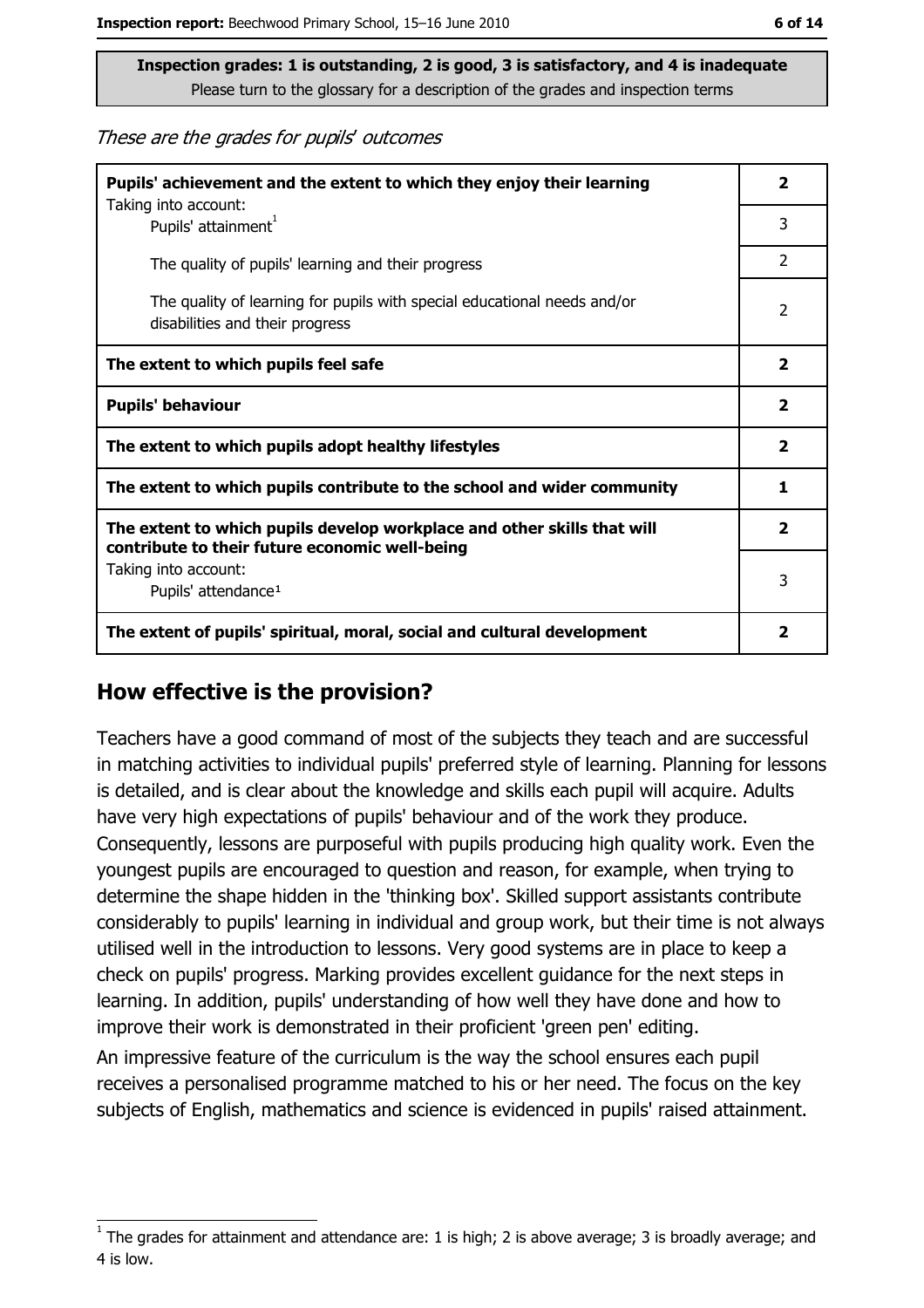However, the variation in teacher knowledge, and resources that are not compatible with home computers, mean pupils do not achieve as well in ICT as in other subjects. Pupils are full of enthusiasm for the changes in the curriculum. They say how much they enjoy following their interests. For example, when studying the Ancient Greeks, some pupils researched fashion, while others chose food or sport. Since the last inspection a concerted effort has been made to provide pupils with experiences of life beyond their locality. As a result pupils now speak confidently about, for example, buildings of national importance following their visit to London, and of how the bustling city of Leeds compares to their estate.

Care, guidance and support are of the highest guality. A well-established team, including the resourceful parental support worker and capable learning mentor, ensure the high quality is maintained. Very effective links with a range of health professionals and agencies support pupils and families, particularly those who are experiencing challenging circumstances. Pupils who are new to the country receive equally good support and say they soon feel at home and that they are helped to understand not just a new language but the traditions of the British culture.

| The quality of teaching                                                                                    |  |
|------------------------------------------------------------------------------------------------------------|--|
| Taking into account:<br>The use of assessment to support learning                                          |  |
| The extent to which the curriculum meets pupils' needs, including, where<br>relevant, through partnerships |  |
| The effectiveness of care, guidance and support                                                            |  |

## How effective are leadership and management?

Leaders are clear and determined in their pursuit of excellence and have the skill and enthusiasm to achieve it. The headteacher has already made perceptible changes in his short time in post and is accelerating the rate of school improvement. Through innovative ideas, leaders have enhanced what is taught and how it is taught. Robust systems track pupils' progress and are used effectively to identify and provide for pupils who need additional support, or for those who have a gift or talent.

Governance is good. Governors provide practical support as well as holding the school to account, for example, in improving the grounds. At the time of the inspection, excellent policies and procedures were in place to ensure all adults have an in-depth understanding of safeguarding pupils. Leaders have set the bar high, so procedures to identify, monitor and support vulnerable pupils and their families are exemplary. The school is a cohesive, harmonious, outward looking community. The link and exchange of teachers and letters with a school in Ghana has been a revelation to pupils, though links with a UK school of pupils from different social backgrounds are at an early stage. Leaders work hard to promote equality of opportunity and celebrate diversity. The style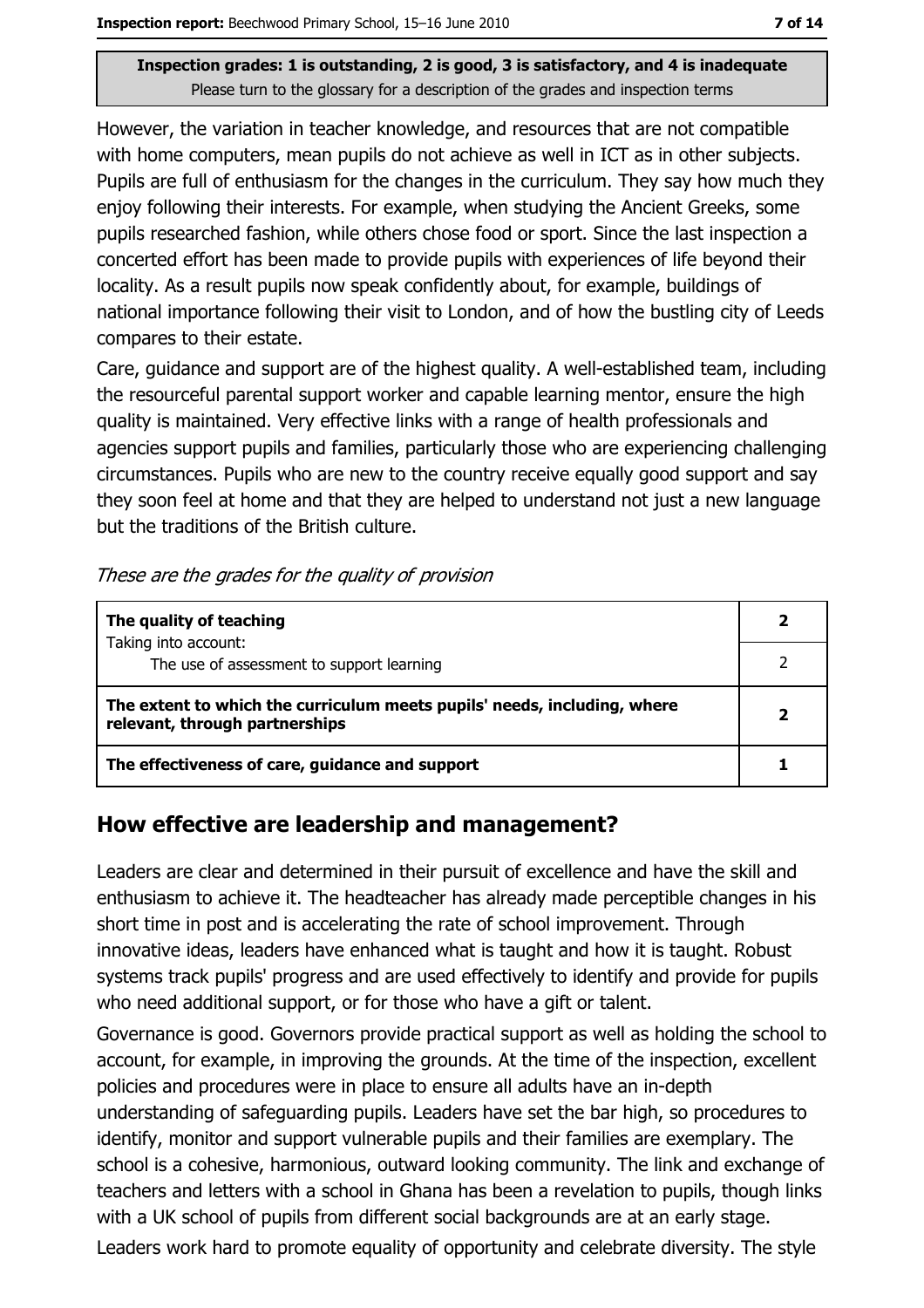of teaching is wide-ranging and brings out individual pupils' strengths. Leaders have successfully remedied disparities in attainment between different groups and are closing the gap between subjects. Links with parents and carers are much improved since the previous inspection. There has been a considerable increase in the number of parents attending consultation evenings and special events such as Black History Week. Leaders are now endeavouring to increase the numbers attending workshops.

These are the grades for leadership and management

| The effectiveness of leadership and management in embedding ambition and<br>driving improvement                                                                     |              |  |
|---------------------------------------------------------------------------------------------------------------------------------------------------------------------|--------------|--|
| Taking into account:<br>The leadership and management of teaching and learning                                                                                      | 2            |  |
| The effectiveness of the governing body in challenging and supporting the<br>school so that weaknesses are tackled decisively and statutory responsibilities<br>met | 2            |  |
| The effectiveness of the school's engagement with parents and carers                                                                                                | $\mathbf{2}$ |  |
| The effectiveness of partnerships in promoting learning and well-being                                                                                              | 2            |  |
| The effectiveness with which the school promotes equality of opportunity and<br>tackles discrimination                                                              | $\mathbf{2}$ |  |
| The effectiveness of safeguarding procedures                                                                                                                        | 1            |  |
| The effectiveness with which the school promotes community cohesion                                                                                                 | $\mathbf{2}$ |  |
| The effectiveness with which the school deploys resources to achieve<br>value for money                                                                             | 2            |  |

# **Early Years Foundation Stage**

Children make good progress and achieve well because of the good provision. As a result of the caring, nurturing environment, children make the most gains in their personal development. They enjoy their time in the Early Years Foundation Stage, forming good relationships and playing well together. They especially enjoy their activities in the nursery's 'Magic Garden'. Though children in the Reception classes have opportunity to use the Nursery garden, most of their outdoor activities take place in a smaller area. While some of the activities mirror the indoor provision, plans are basic and opportunities are missed to ensure that the outdoor play supports all six areas of learning. Teaching is good and is especially successful in enabling children to recognise new sounds. Children's progress in other areas, however, is sometimes uneven, especially in writing and in calculation. Leadership is good. All the required policies are in place and children's welfare is paramount.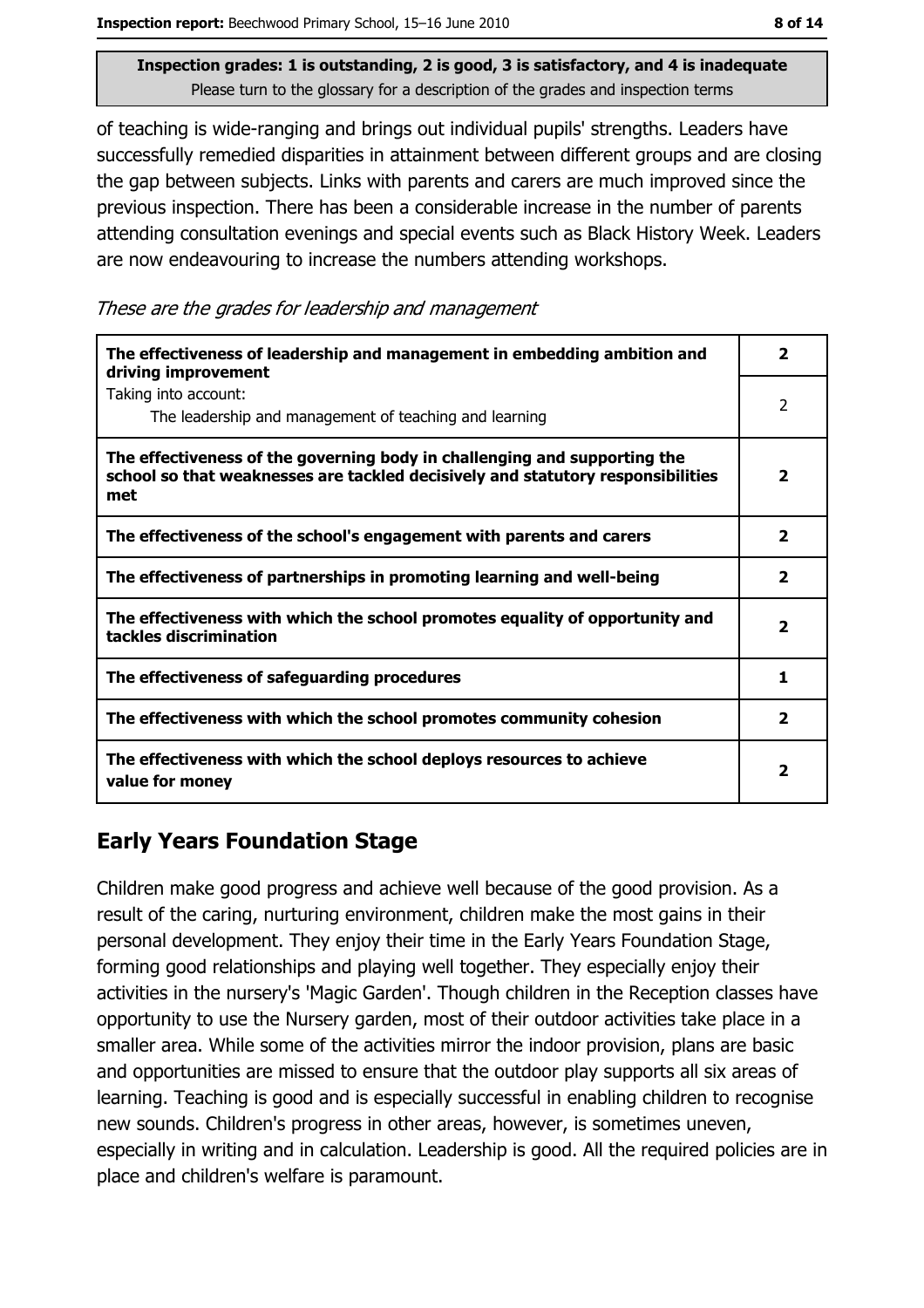These are the grades for the Early Years Foundation Stage

| <b>Overall effectiveness of the Early Years Foundation Stage</b>                             |  |  |
|----------------------------------------------------------------------------------------------|--|--|
| Taking into account:<br>Outcomes for children in the Early Years Foundation Stage            |  |  |
| The quality of provision in the Early Years Foundation Stage                                 |  |  |
| The effectiveness of leadership and management of the Early Years<br><b>Foundation Stage</b> |  |  |

#### **Views of parents and carers**

Though a very small minority of parents and carers responded to the questionnaire, their responses are favourable. They are positive about the school and their child's education. Parents and carers are especially pleased with the provision for pupils with special educational needs and/or disabilities, the range of clubs available to pupils and the improved communications. Inspection findings agree with the views of parents and carers. Two parents expressed individual concerns. These were looked into and were already being followed up.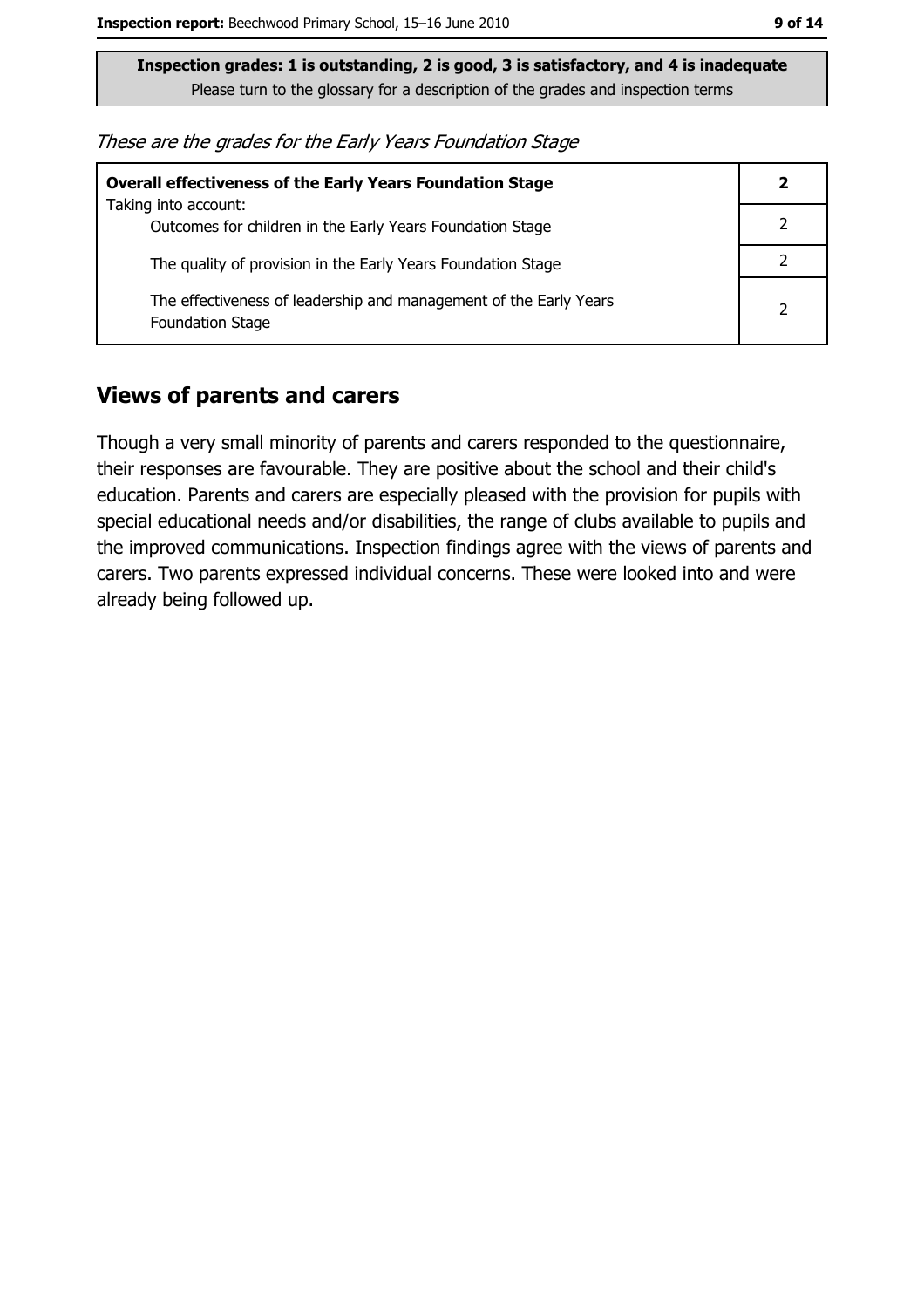#### Responses from parents and carers to Ofsted's questionnaire

Ofsted invited all the registered parents and carers of pupils registered at Beechwood Primary School to complete a questionnaire about their views of the school.

In the questionnaire, parents and carers were asked to record how strongly they agreed with 13 statements about the school.

The inspection team received 40 completed questionnaires by the end of the on-site inspection. In total, there are 373 pupils registered at the school.

| <b>Statements</b>                                                                                                                                                                                                                                       | <b>Strongly</b><br><b>Agree</b> |               | <b>Disagree</b><br><b>Agree</b> |               |                |                | <b>Strongly</b><br>disagree |               |
|---------------------------------------------------------------------------------------------------------------------------------------------------------------------------------------------------------------------------------------------------------|---------------------------------|---------------|---------------------------------|---------------|----------------|----------------|-----------------------------|---------------|
|                                                                                                                                                                                                                                                         | <b>Total</b>                    | $\frac{1}{2}$ | <b>Total</b>                    | $\frac{0}{0}$ | <b>Total</b>   | $\frac{0}{0}$  | <b>Total</b>                | $\frac{1}{2}$ |
| My child enjoys school                                                                                                                                                                                                                                  | 26                              | 63            | 15                              | 37            | 0              | 0              | $\Omega$                    | 0             |
| The school keeps my child<br>safe                                                                                                                                                                                                                       | 18                              | 44            | 21                              | 51            | $\mathbf{1}$   | $\overline{2}$ | $\mathbf{0}$                | 0             |
| The school informs me<br>about my child's progress                                                                                                                                                                                                      | 14                              | 34            | 26                              | 63            | $\mathbf{1}$   | $\overline{2}$ | $\mathbf{0}$                | 0             |
| My child is making enough<br>progress at this school                                                                                                                                                                                                    | 18                              | 44            | 23                              | 56            | $\mathbf 0$    | 0              | 0                           | 0             |
| The teaching is good at this<br>school                                                                                                                                                                                                                  | 21                              | 51            | 20                              | 49            | $\mathbf 0$    | 0              | 0                           | 0             |
| The school helps me to<br>support my child's learning                                                                                                                                                                                                   | 18                              | 44            | 21                              | 51            | $\overline{2}$ | 5              | 0                           | 0             |
| The school helps my child to<br>have a healthy lifestyle                                                                                                                                                                                                | 17                              | 41            | 24                              | 59            | $\mathbf 0$    | 0              | 0                           | 0             |
| The school makes sure that<br>my child is well prepared for<br>the future (for example<br>changing year group,<br>changing school, and for<br>children who are finishing<br>school, entering further or<br>higher education, or<br>entering employment) | 20                              | 49            | 21                              | 51            | $\mathbf 0$    | 0              | 0                           | 0             |
| The school meets my child's<br>particular needs                                                                                                                                                                                                         | 17                              | 41            | 24                              | 59            | $\mathbf 0$    | 0              | 0                           | 0             |
| The school deals effectively<br>with unacceptable behaviour                                                                                                                                                                                             | 16                              | 39            | 24                              | 59            | $\mathbf{1}$   | $\overline{2}$ | 0                           | 0             |
| The school takes account of<br>my suggestions and<br>concerns                                                                                                                                                                                           | 14                              | 34            | 25                              | 61            | $\overline{2}$ | 5              | 0                           | 0             |
| The school is led and<br>managed effectively                                                                                                                                                                                                            | 18                              | 44            | 21                              | 51            | $\mathbf{1}$   | $\overline{2}$ | 0                           | $\mathbf 0$   |
| Overall, I am happy with my<br>child's experience at this<br>school                                                                                                                                                                                     | 21                              | 51            | 20                              | 49            | $\mathbf 0$    | 0              | $\mathbf 0$                 | 0             |

The table above summarises the responses that parents and carers made to each statement. The percentages indicate the proportion of parents and carers giving that response out of the total number of completed questionnaires. Where one or more parents and carers chose not to answer a particular question, the percentages will not add up to 100%.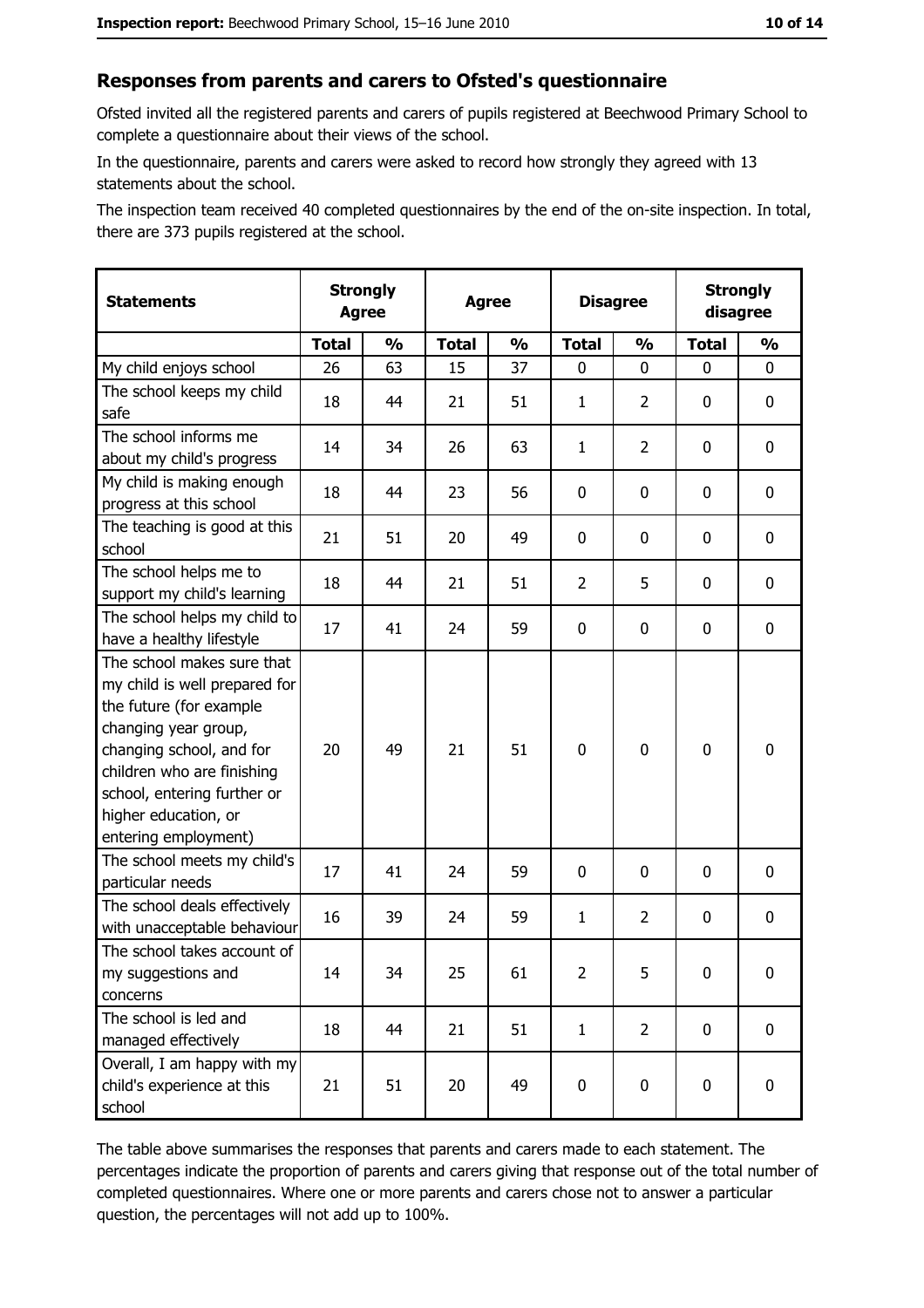# Glossary

| Grade   | <b>Judgement</b> | <b>Description</b>                                                                                                                                                                                                               |
|---------|------------------|----------------------------------------------------------------------------------------------------------------------------------------------------------------------------------------------------------------------------------|
| Grade 1 | Outstanding      | These features are highly effective. An oustanding<br>school provides exceptionally well for its pupils' needs.                                                                                                                  |
| Grade 2 | Good             | These are very positive features of a school. A school<br>that is good is serving its pupils well.                                                                                                                               |
| Grade 3 | Satisfactory     | These features are of reasonable quality. A satisfactory<br>school is providing adequately for its pupils.                                                                                                                       |
| Grade 4 | Inadequate       | These features are not of an acceptable standard. An<br>inadequate school needs to make significant<br>improvement in order to meet the needs of its pupils.<br>Ofsted inspectors will make further visits until it<br>improves. |

## What inspection judgements mean

### **Overall effectiveness of schools**

|                       | Overall effectiveness judgement (percentage of<br>schools) |      |                     |                   |  |
|-----------------------|------------------------------------------------------------|------|---------------------|-------------------|--|
| <b>Type of school</b> | <b>Outstanding</b>                                         | Good | <b>Satisfactory</b> | <b>Inadequate</b> |  |
| Nursery schools       | 51                                                         | 45   | 0                   | 4                 |  |
| Primary schools       | 6                                                          | 41   | 42                  | 10                |  |
| Secondary schools     | 8                                                          | 34   | 44                  | 14                |  |
| Sixth forms           | 10                                                         | 37   | 50                  | 3                 |  |
| Special schools       | 32                                                         | 38   | 25                  | 5                 |  |
| Pupil referral units  | 12                                                         | 43   | 31                  | 14                |  |
| All schools           | 9                                                          | 40   | 40                  | 10                |  |

New school inspection arrangements were introduced on 1 September 2009. This means that inspectors now make some additional judgements that were not made previously.

The data in the table above is for the period 1 September to 31 December 2009 and is the most recently published data available (see www.ofsted.gov.uk). Please note that the sample of schools inspected during the autumn term 2009 was not representative of all schools nationally, as weaker schools are inspected more frequently than good or outstanding schools.

Percentages are rounded and do not always add exactly to 100. Secondary school figures include those that have sixth forms, and sixth form figures include only the data specifically for sixth form inspection judgements.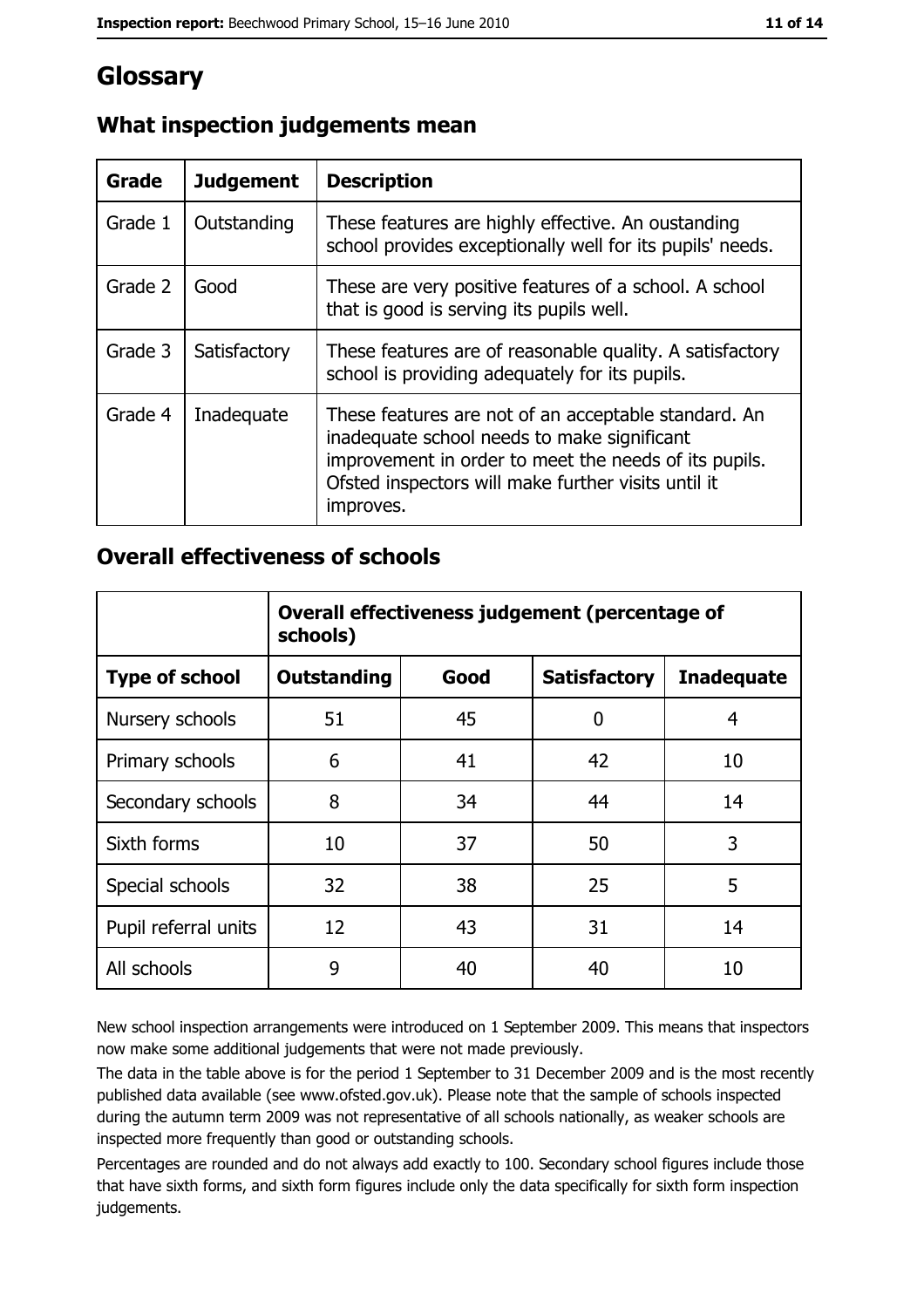# **Common terminology used by inspectors**

| Achievement:                  | the progress and success of a pupil in<br>their learning, development or training.                                                                                                                                                                                                                           |
|-------------------------------|--------------------------------------------------------------------------------------------------------------------------------------------------------------------------------------------------------------------------------------------------------------------------------------------------------------|
| Attainment:                   | the standard of the pupils' work shown by<br>test and examination results and in<br>lessons.                                                                                                                                                                                                                 |
| Capacity to improve:          | the proven ability of the school to<br>continue improving. Inspectors base this<br>judgement on what the school has<br>accomplished so far and on the quality of<br>its systems to maintain improvement.                                                                                                     |
| Leadership and management:    | the contribution of all the staff with<br>responsibilities, not just the headteacher,<br>to identifying priorities, directing and<br>motivating staff and running the school.                                                                                                                                |
| Learning:                     | how well pupils acquire knowledge,<br>develop their understanding, learn and<br>practise skills and are developing their<br>competence as learners.                                                                                                                                                          |
| <b>Overall effectiveness:</b> | inspectors form a judgement on a school's<br>overall effectiveness based on the findings<br>from their inspection of the school. The<br>following judgements, in particular,<br>influence what the overall effectiveness<br>judgement will be.                                                               |
|                               | The school's capacity for sustained<br>improvement.<br>Outcomes for individuals and groups<br>of pupils.<br>The quality of teaching.<br>The extent to which the curriculum<br>meets pupil's needs, including where<br>relevant, through partnerships.<br>The effectiveness of care, guidance<br>and support. |
| Progress:                     | the rate at which pupils are learning in<br>lessons and over longer periods of time. It<br>is often measured by comparing the<br>pupils' attainment at the end of a key<br>stage with their attainment when they<br>started.                                                                                 |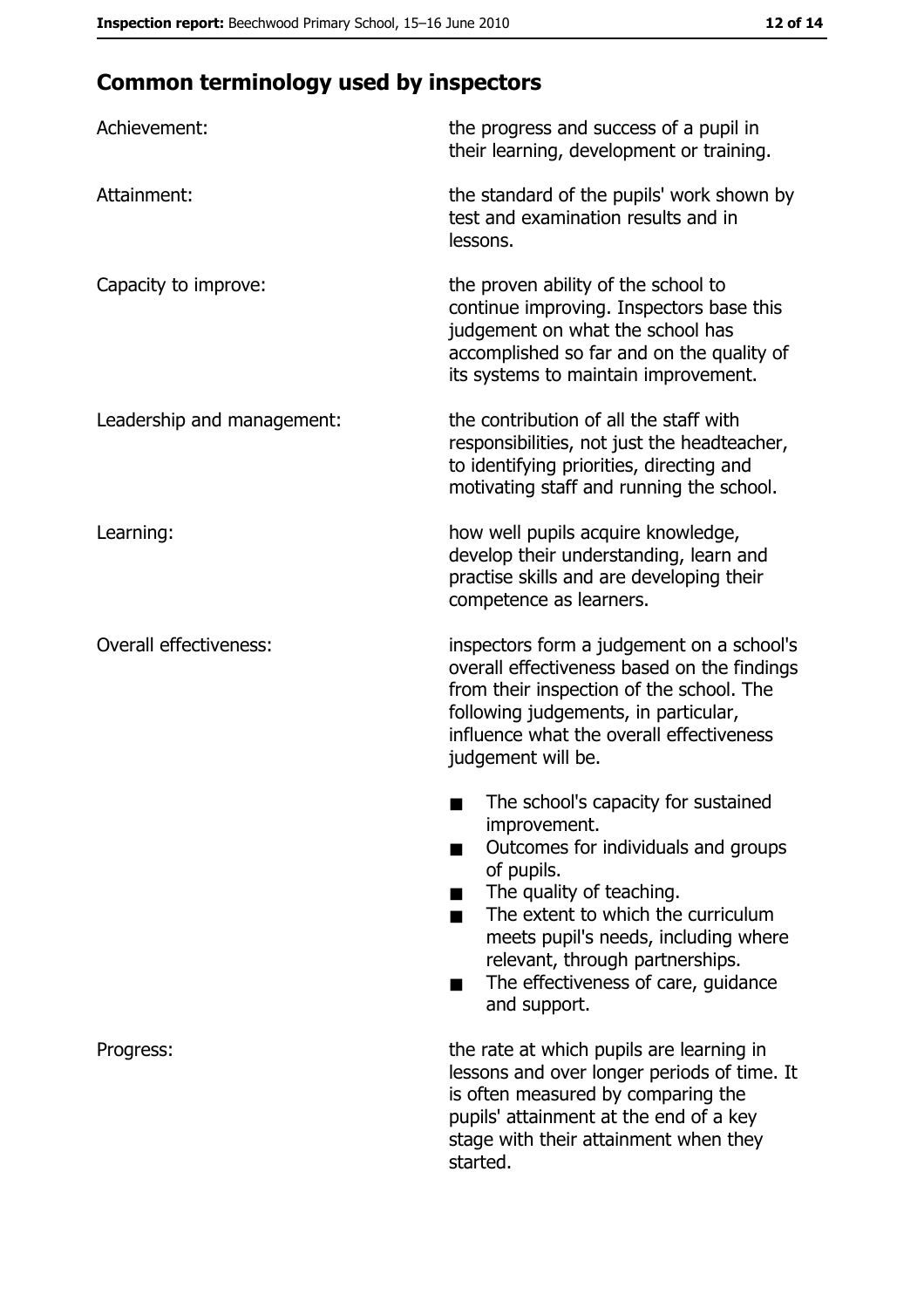This letter is provided for the school, parents and carers to share with their children. It describes Ofsted's main findings from the inspection of their school.



16 June 2010

Dear Pupils

Inspection of Beechwood Primary School, Leeds, LS14 6QB

First, may I say what a delightful time my colleagues and I had when we visited your school. Thank you for talking to us and for showing us your work. We especially enjoyed hearing all about your visits, your achievements and seeing the Magic Garden. It was very clear from our chats and the questionnaire replies we received from you and your parents and carers that you enjoy school, and think that you are safe and well cared for. Your school provides you with a good education. Good teaching allows you to make good progress. You receive outstanding care and support. As well as working hard, you have a very positive attitude to everything the school offers. You enjoy lessons, clubs, especially the street dance and cheer leading, and visits out of school. You are well behaved. All this is happening because you have good leaders.

Here are some areas that would make your school more successful:

- your achievement is good in most subjects, we would like it to be so in ICT  $\blacksquare$
- the planning for children in the Nursery and Reception Classes needs to be clearer about what children will achieve in their 'choosing' activities, and when playing outside in the Reception classes.

We know you will do all you can to help your teachers and wish you every success in your future, especially with your garden!

Yours sincerely

Mrs Katharine Halifax

Lead inspector